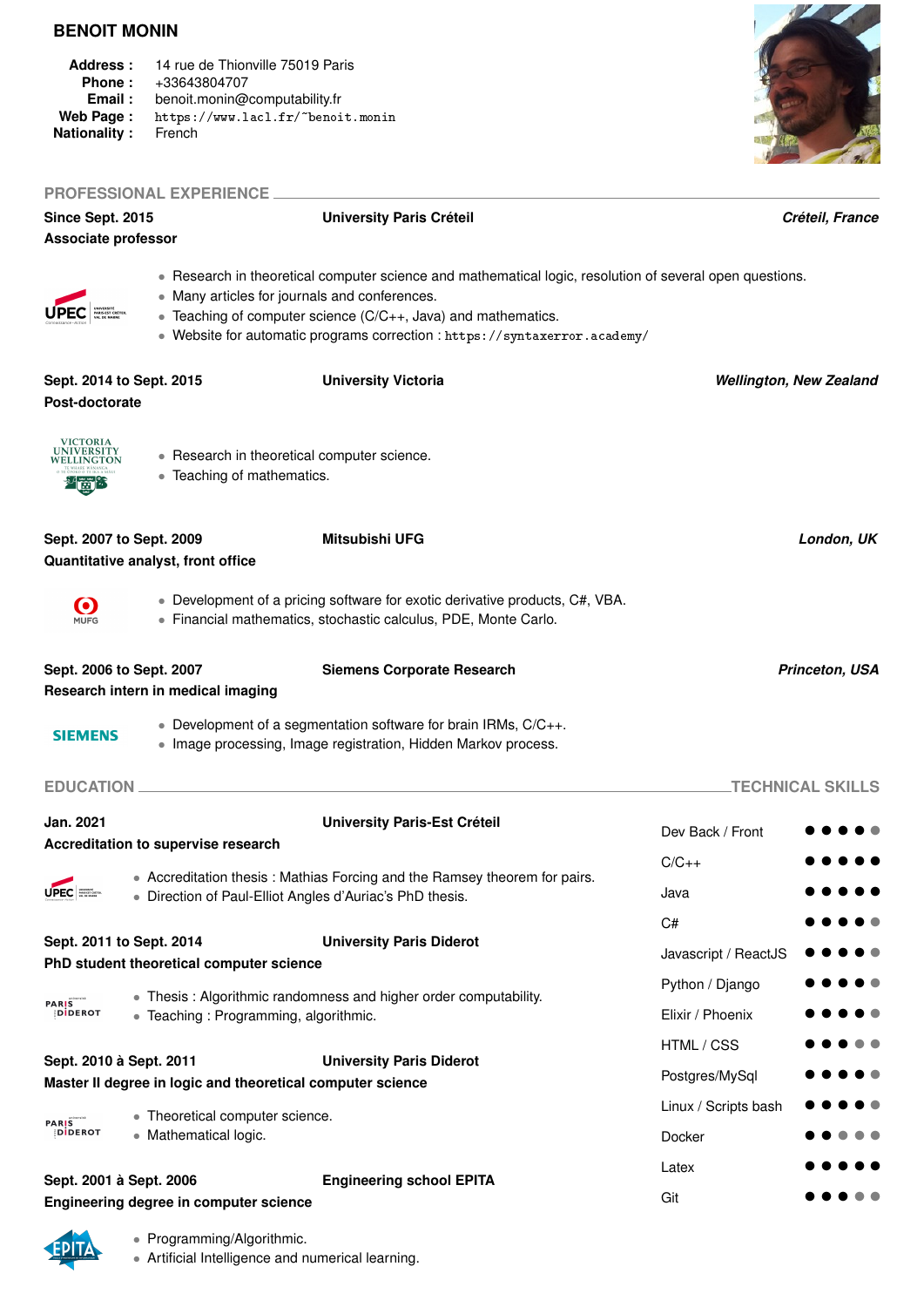Resolution of several open questions, opened for several years, and having received significant attention from the scientific community :

- Separation of the reverse mathematics principles  $RT_2^2$  and  $SRT_2^2$  in standard models. Question solved in " $\mathrm{SRT}_2^2$  does not imply COH in  $\omega$ -models", B. Monin, L. Patey
- Proof of a trichotomy in the Turing degrees, according to the asymptotic density of the ratio of theirs members' computable bits. Question solved in : "An answer to the Gamma question", B. Monin
- Characterization of lowness for  $\Pi^1_1$ -randomness. Question solved in "Higher randomness and genericity", N. Greenberg, B. Monin
- Separation of  $\Pi^1_1$ -randomness and weak  $\Pi^1_1$ -randomness. Question solved in "Continuous higher randomness", L. Bienvenu, N. Greenberg, B. Monin

| <b>SCIENTIFIC ANIMATION</b>     |                                                                                                                                                  |
|---------------------------------|--------------------------------------------------------------------------------------------------------------------------------------------------|
| Writing of a book (in French) : | Benoit Monin, Ludovic Patey<br>Calculabilité<br>https://www.lacl.fr/~benoit.monin/ressources/misc/calculabilite.pdf                              |
| PhD supervision :               | Paul-Elliot Angles d'Auriac<br>Infinite computation in algorithmic randomness and reverse mathematics,<br>defended on the 22/11/2019             |
| Other:                          | More than 20 talks and presentations of my work in peer-reviewed<br>conferences, colloquiums and workshops.                                      |
| <b>GENERAL SKILLS</b>           |                                                                                                                                                  |
| Research:                       | Mathematical logic, computability theory, algorithmic randomness, reverse<br>mathematics, higher order computability, set theory.                |
| Mathematics:                    | Algebra, calculus, probability, discrete mathematics.                                                                                            |
| Computer science:               | Many programming languages, advanced algorithmic and data structures,<br>full stack development.                                                 |
| Numerical learning :            | The basics of linear regression, Support vector machine, classification,<br>Neural network architecture and gradient back-propagation algorithm. |
| <b>ADDITIONAL INFORMATION</b>   |                                                                                                                                                  |
| English, French<br>Languages:   |                                                                                                                                                  |

Leisures : Game of go, tennis